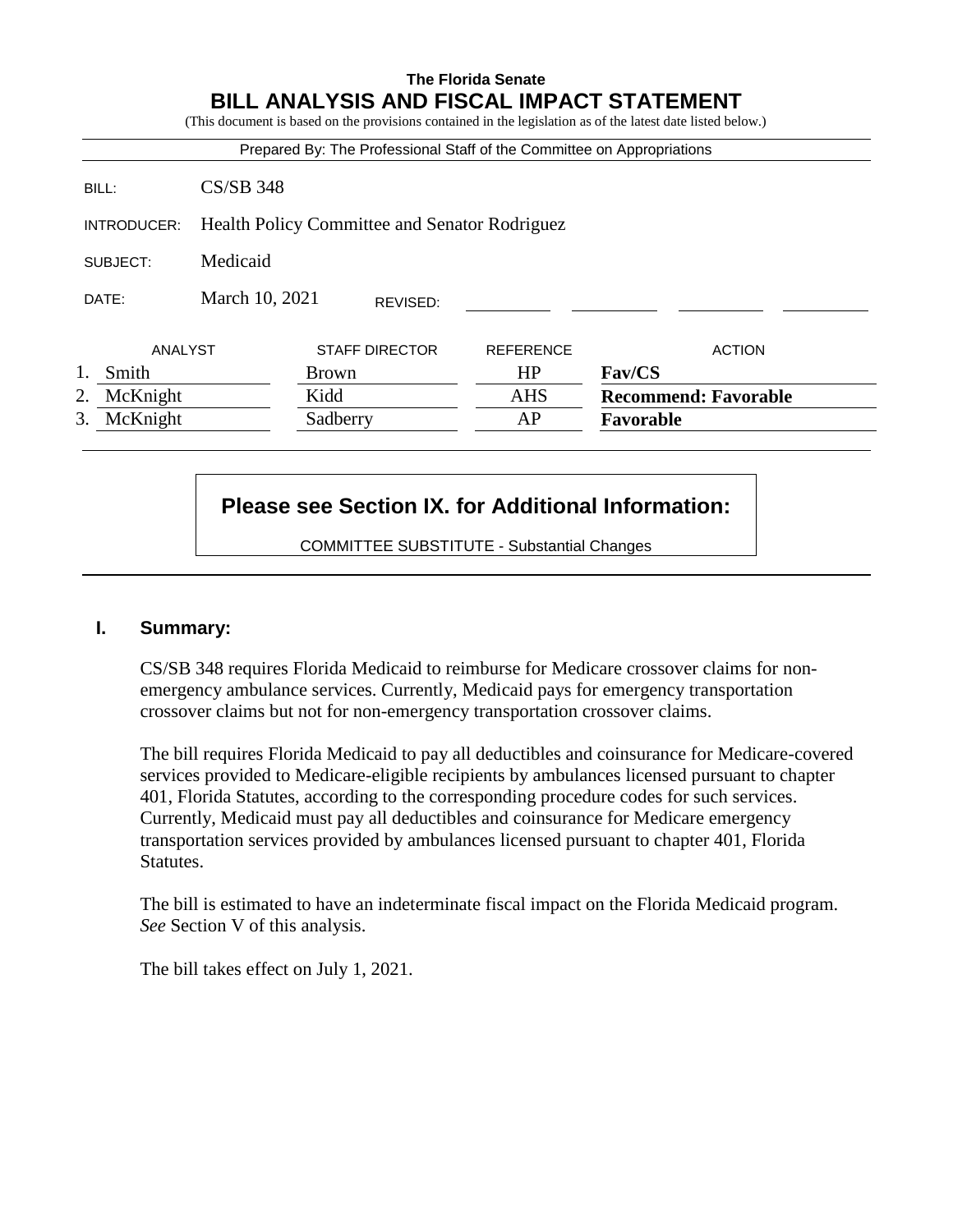# **II. Present Situation:**

# **Florida Medicaid Program**

The Medicaid program is a joint federal-state program that finances health coverage for individuals, including eligible low-income adults, children, pregnant women, elderly adults and persons with disabilities.<sup>1</sup> The Centers for Medicare and Medicaid Services (CMS) within the U.S. Department of Health and Human Services (HHS) is responsible for administering the federal Medicaid program. Florida Medicaid is the health care safety net for low-income Floridians. Florida's program is administered by the Agency for Health Care Administration (AHCA) and financed through state and federal funds.<sup>2</sup>

A Medicaid state plan is an agreement between a state and the federal government describing how the state administers its Medicaid programs. The state plan establishes groups of individuals covered under the Medicaid program, services that are provided, payment methodologies, and other administrative and organizational requirements.

In order to participate in Medicaid, federal law requires states to cover certain population groups (mandatory eligibility groups) and gives states the flexibility to cover other population groups (optional eligibility groups).<sup>3</sup> States set individual eligibility criteria within federal minimum standards. The AHCA may seek an amendment to the state plan as necessary to comply with federal or state laws or to implement program changes. States send state plan amendments to the federal CMS for review and approval.<sup>4</sup>

Medicaid enrollees generally receive benefits through one of two service-delivery systems: feefor-service (FFS) or managed care. Under FFS, health care providers are paid by the state Medicaid program for each service provided to a Medicaid enrollee. Under managed care, the AHCA contracts with private managed care plans for the coordination and payment of services for Medicaid enrollees. The state pays the managed care plans a capitation payment, or fixed monthly payment, per recipient enrolled in the managed care plan.

In Florida, the majority of Medicaid recipients receive their services through a managed care plan contracted with the AHCA under the Statewide Medicaid Managed Care (SMMC) program.<sup>5</sup> The SMMC program has two components, the Managed Medical Assistance (MMA) program and the Long-term Care program. Florida's SMMC offers a health care package covering both acute and long-term care. <sup>6</sup> The SMMC benefits are authorized by federal authority and are specifically required in ss. 409.973 and 409.98, F.S.

 $\overline{a}$ 

<sup>1</sup> Medicaid.gov, *Medicaid*, *available at* <https://www.medicaid.gov/medicaid/index.html> (last visited Feb. 23, 2021). <sup>2</sup> Section 20.42, F.S.

<sup>3</sup> Agency for Health Care Administration (AHCA), *Senate Bill 348 Fiscal Analysis* (Feb. 1, 2021) (on file with Senate Committee on Health Policy).

<sup>4</sup> Medicaid.gov, *Medicaid State Plan Amendments, available at* [https://www.medicaid.gov/medicaid/medicaid-state-plan](https://www.medicaid.gov/medicaid/medicaid-state-plan-amendments/index.html)[amendments/index.html](https://www.medicaid.gov/medicaid/medicaid-state-plan-amendments/index.html) (last visited Feb. 23, 2021).

<sup>5</sup> *Id.*

<sup>6</sup> *Id.*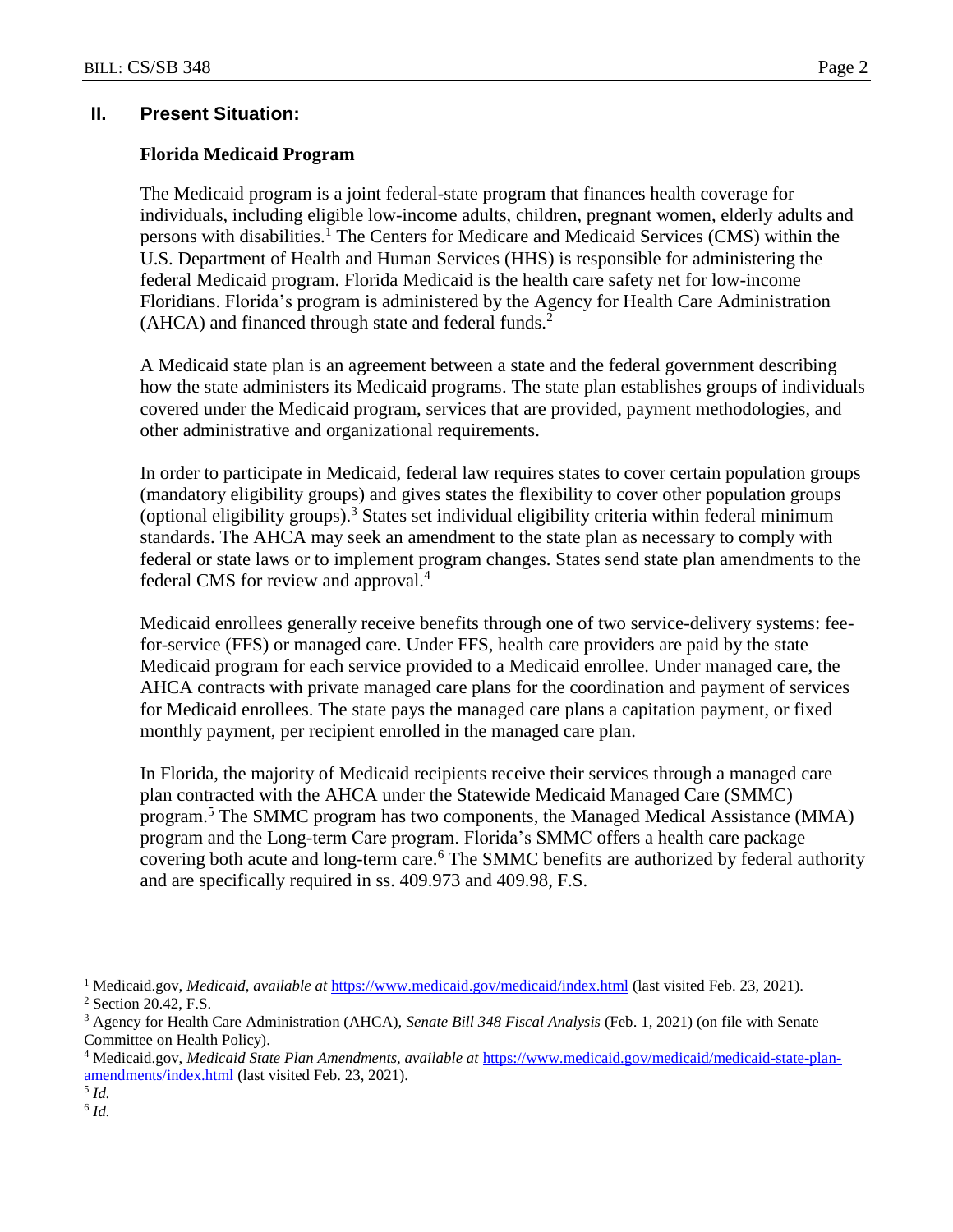The AHCA contracts with managed care plans on a regional basis to provide services to eligible recipients. The MMA program, which covers most medical and acute care services for managed care plan enrollees, was fully implemented in August 2014, and was re-procured for a period beginning December 2018 and ending in 2023.<sup>7</sup>

### **Florida Medicaid Dual-Eligible Recipients**

Medicare is the federally administered and federally funded health insurance program for people who are 65 or older, certain younger people with disabilities, and people with end-stage renal disease.<sup>8</sup> Individuals who are enrolled in both Medicare and Medicaid are referred to as dualeligible recipients.

For dual-eligible recipients, Medicare is the primary payer for medical services and Medicaid is the payer of last resort. Medicaid may cover medical costs that Medicare does not cover or only partially covers, such as nursing home care, personal care, and home and community-based services.

When Medicare does not pay the full amount billed for a service rendered to a dual-eligible recipient, the claim is transferred to the state Medicaid program to determine if Medicaid can pay the difference. This is often referred to as a crossover claim. This process also facilitates Medicaid programs in covering the costs of the recipient's Medicare Part A or Part B coinsurance or deductible amounts.

Various state statutes and rules govern whether or how much of a crossover Medicaid will pay. In the case of Medicare emergency ambulance services, s. 409.908(13), F.S., specifies that Medicaid must pay the entire crossover amount for dual-eligible recipients.

### *Regulation of Emergency Medical Transportation*

Part III of ch. 401, F.S., governs the provision of medical transportation services in Florida and establishes the licensure and operational requirements for emergency medical services.<sup>9</sup>

Florida Medicaid currently covers emergency and non-emergency ambulance services as a mandatory state plan benefit.<sup>10</sup> This includes both ground and air ambulances. In the fee-forservice delivery system, the Medicaid reimbursement rate for ambulance transportation varies based on the mode of transportation (air or ground) and the needs of the recipient during transport (basic life support, advanced life support, or specialty care).

 $\overline{a}$ 7 *Id.*

<sup>8</sup> Medicare.gov, *What's Medicare*, *available at* [https://www.medicare.gov/what-medicare-covers/your-medicare-coverage](https://www.medicare.gov/what-medicare-covers/your-medicare-coverage-choices/whats-medicare)[choices/whats-medicare](https://www.medicare.gov/what-medicare-covers/your-medicare-coverage-choices/whats-medicare) (last visited Feb. 2, 2021).

<sup>&</sup>lt;sup>9</sup> Section 401.251, F.S.

<sup>10</sup> AHCA, *Senate Bill 348 Fiscal Analysis* (Feb. 1, 2021) (on file with Senate Committee on Health Policy).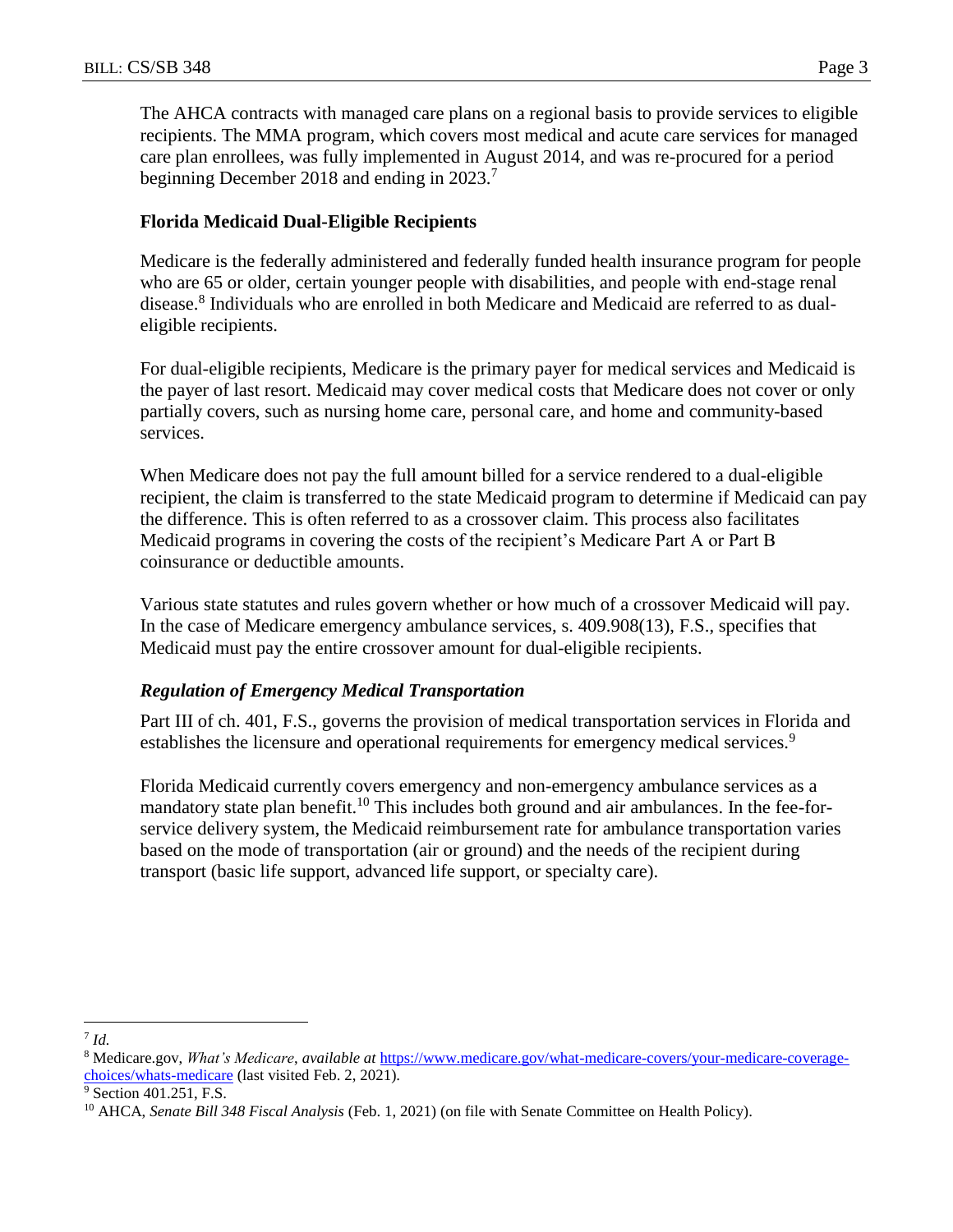### **Medicare Ambulance Services**

Medicare covers emergency and non-emergency ambulance services under its Part B services category. Medicare enrollees who receive these services are responsible for a 20-percent coinsurance or deductible payment. $^{11}$ 

Unlike Florida Medicaid, Medicare does not reimburse flat rates for ambulance transportation. Medicare pays providers a base rate plus an additional amount based on miles traveled. These rates are based on multiple factors, including geography and regional costs of living, and can range from as low as \$400 to \$1,500 depending on the level of care and miles traveled.<sup>12</sup>

## **III. Effect of Proposed Changes:**

**Section 1** amends s. 409.908(13)(c)4., F.S., to require Medicaid to pay deductibles and coinsurance for Medicare-covered services provided to Medicare-eligible recipients by ambulances licensed pursuant to ch. 401, F.S., according to the corresponding procedure codes for such services. This authorizes the reimbursement of those costs for non-emergency transportation.

Section 401.23, F.S., defines the term "ambulance," which is interchangeable with the term "emergency medical services vehicle," to mean any privately or publicly owned land or water vehicle that is designed, constructed, reconstructed, maintained, equipped, or operated for, and is used for, or intended to be used for, land or water transportation of sick or injured persons requiring or likely to require medical attention during transport. An ambulance or emergency medical services vehicle can be used for both emergency and non-emergency transportation.

**Section 2** provides an effective date of July 1, 2021.

### **IV. Constitutional Issues:**

A. Municipality/County Mandates Restrictions:

None.

B. Public Records/Open Meetings Issues:

None.

C. Trust Funds Restrictions:

None.

D. State Tax or Fee Increases:

None.

 $\overline{a}$ 

<sup>11</sup> Medicare.gov, *Ambulance Services*, *available at* <https://www.medicare.gov/coverage/ambulance-services> (last visited Feb. 2, 2021).

<sup>12</sup> AHCA, *Senate Bill 348 Fiscal Analysis* (Feb. 1, 2021) (on file with Senate Committee on Health Policy).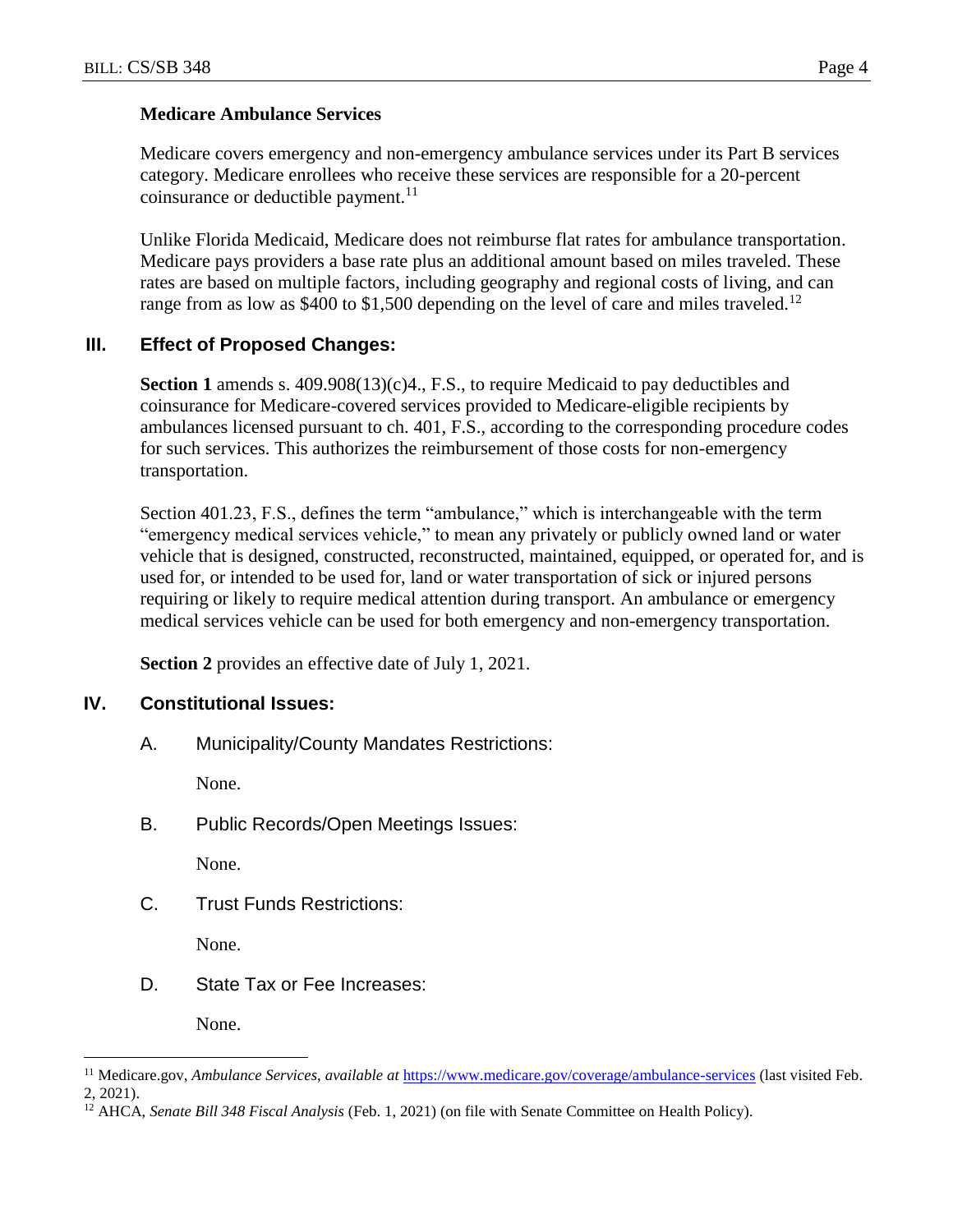### E. Other Constitutional Issues:

None.

### **V. Fiscal Impact Statement:**

A. Tax/Fee Issues:

None.

B. Private Sector Impact:

The bill will increase reimbursements paid to ambulance providers that provide nonemergency transportation to dually-eligible individuals.

C. Government Sector Impact:

In the fee-for-service (FFS) delivery system, the deductibles and coinsurance for nonemergency medical transportation are already covered. For state fiscal year 2019-2020, Medicaid paid \$1.1 million for coinsurance and deductibles for non-emergency transportation services provided to dually-eligible individuals through the FFS delivery system. In managed care, reasonable costs to comply with mandates must be built into the capitation rates paid to the health plans participating in the SMMC program, however, the proposed change would not have a material impact on the capitation rates. The bill is estimated to have an indeterminate fiscal impact on the Florida Medicaid program.<sup>13</sup>

### **VI. Technical Deficiencies:**

None.

**VII. Related Issues:**

None.

 $\overline{a}$ 

### **VIII. Statutes Affected:**

This bill substantially amends section 409.908 of the Florida Statutes.

### **IX. Additional Information:**

A. Committee Substitute – Statement of Substantial Changes: (Summarizing differences between the Committee Substitute and the prior version of the bill.)

### **CS by Health Policy on February 3, 2021:**

The CS clarifies that the services required to be reimbursed must be services covered by Medicare and that they will be reimbursed according to their corresponding procedure

<sup>13</sup> AHCA, *Senate Bill 348 Fiscal Analysis* (Feb. 1, 2021) (on file with Senate Committee on Health Policy).